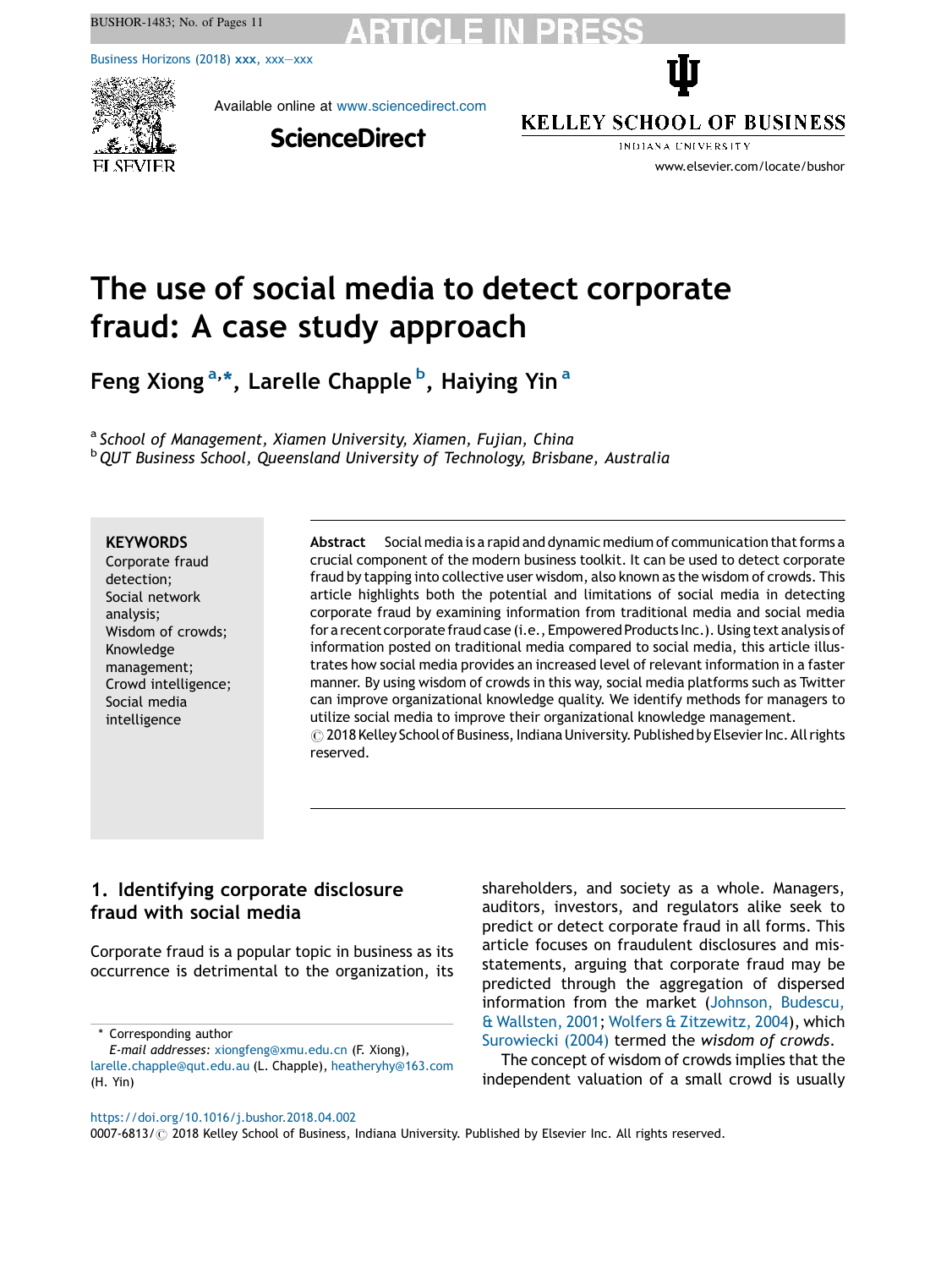more accurate than the evaluation of individual experts. According to [Surowiecki](#page-10-0) (2004) and [Fleenor](#page-9-0) [\(2006\)](#page-9-0), there are four elements required to form a wise crowd: diversity of opinion, independence of thought, decentralization of knowledge, and aggregation of judgment into a collective decision. Social media users within the investment community come from diverse backgrounds, including sophisticated investors with deep levels of corporate knowledge, mom-and-dad investors who trade occasionally, and financial analysts mindful of their reputation. Social media aggregates a wide range of independent opinions utilizing local knowledge; its unique features make it possible to tap into the wisdom of crowds.

Corporate fraud detection is a knowledge management (KM) process by which stakeholders obtain information about a business and its operations relevant to decision making, including judgments about the existence or future occurrence of corporate fraud ([Massingham,](#page-10-0) 2014; Teece, 1998; Uden & He, [2017\)](#page-10-0). Over the past 2 decades, firms have proactively engaged in KM in hopes of improving performance through better management of information (Bharati, Zhang, & [Chaudhury,](#page-9-0) 2015).

Bhatt [\(2002\)](#page-9-0) noted that knowledge activities are difficult to monitor and control as only a proportion of knowledge is internalized by the organization, with the remainder held by individuals. While individuals have access to limited information, collective wisdom shapes business, economics, societies, and nations [\(Surowiecki,](#page-10-0) 2004). In applying the wisdom of crowds, individuals coordinate and cooperate to reach an accurate decision in a rapid and reliable manner(Bartov, Faurel, & [Mohanram,](#page-9-0) 2017; Johnson et al., 2001; Wolfers & [Zitzewitz,](#page-10-0) 2004).

Serving as an untapped resource for wisdom of crowds, social media is a collection of online services that encourages social interaction among users and allows them to co-create, find, share, and evaluate a repository of online information (Chua & [Banerjee,](#page-9-0) [2013\)](#page-9-0). The development of social media has transformed traditional static information dissemination channels into a more dynamic approach. It is now possible to build relationships with consumers via a range of social media platforms by promoting products and answering consumer enquiries [\(Hanna,](#page-10-0) Rohm, & [Crittenden,](#page-10-0) 2011; Shin, [Pang,](#page-10-0) & Kim, [2015\)](#page-10-0). The social media platforms of Facebook, LinkedIn, and Twitter house millions of members who use these networks to keep track of each other and engage in commercial transactions [\(Kleinberg,](#page-10-0) 2008).

Since its inception, the number of social media users has grown exponentially ([Huberman,](#page-10-0) Romero, & Wu, [2008](#page-10-0)). Social media has been shown to impact company performance through four channels: (1) social capital, (2) customers' revealed preferences [\(Grégoire,](#page-10-0) Salle, & Tripp, 2015),(3) social marketing, and (4) social corporate networking. These channels impact financial, operational, and corporate social performance [\(Paniagua](#page-10-0) & Sapena, 2014). The information on these platforms creates a rich landscape of content that draws on the wisdom of crowds.

Twitter is one of the most popular social media channels for business use (Zhou, Lei, [Wang,](#page-10-0) Fan, & [Wang,](#page-10-0) 2015). Twitter users come from diverse backgrounds [\(Bartov](#page-9-0) et al., 2017) and each tweet is restricted to 280 characters. In addition, Twitter tracks phrases, words, and hashtags and posts them under a relevant title for convenient user access. These features make it possible for users and readers to disseminate and capture business information efficiently.

One application of the wisdom of crowds is to use investors' opinions on social media platforms to predict stock/corporate performance, including future stock returns, earnings surprises [\(Chen,](#page-9-0) De, Hu, & [Hwang, 2014](#page-9-0)), and firms' earnings and returns several days before the announcement period [\(Bartov](#page-9-0) et al., [2017](#page-9-0)). In addition, companies like Starbucks, Dell, and American Express use social media to improve their KM, especially customer knowledge [\(Chua](#page-9-0) & [Banerjee,](#page-9-0) 2013).

Applying the wisdom of crowds within social media involves the convergence of outsiders for voluntary knowledge sharing in order to generate KM. In this article, we present a case study that details how individual opinions on social media can be used to detect corporate disclosure fraud; we then provide appropriate methods for managers to use this approach as a way to improve their organizational KM. By comparing the information environment within traditional media and social media, we show that crowd intelligence captured from social media can be used to detect corporate fraud. Such intelligence is not observed in traditional media. Our findings suggest that stakeholders and managers should implement both traditional media and social media monitoring pertaining to or within target organizations, or improve existing systems by developing a refined set of keywords. Calibrating the information levels between traditional media compared to social media facilitates the detection of exceptions and outliers. These findings are useful additions to KM for managers, investors, regulatory and investigatory authorities, and scholars.

### 2. Corporate disclosure fraud, undesired consequences, and detection

Corporate fraud is a broad term that covers a range of undesired business practices that are detrimen-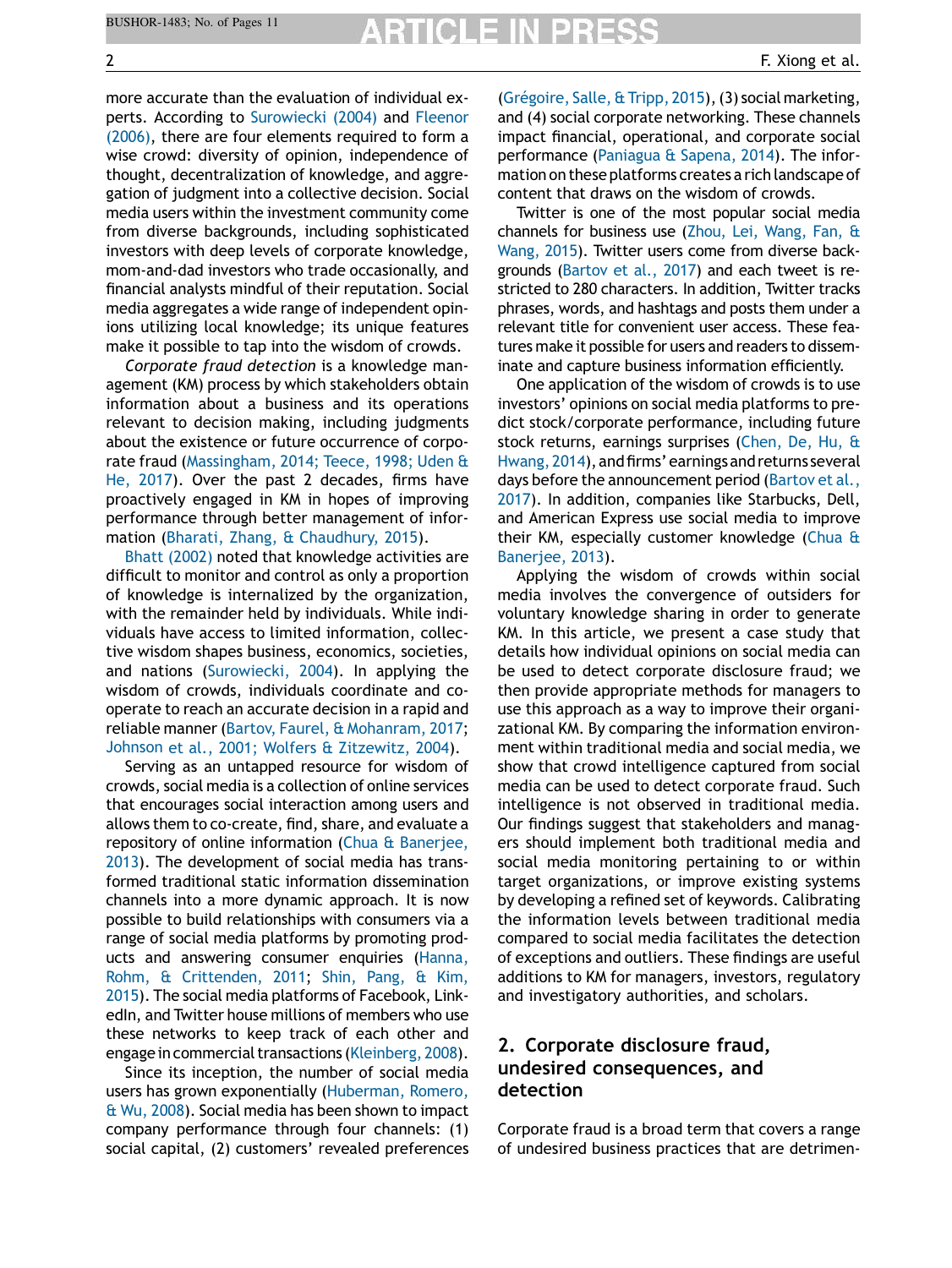### The use of social media to detect corporate fraud: A case study approach 3

tal to stakeholders. This study focuses on one specific corporate fraud practice, namely the intentional disclosure of false information.

It is common practice today for a company to issue a newsletter that provides information to internal and external stakeholders. A newsletter may be considered grey literature if it is used by a company to manipulate financial markets or promote specific stock through the spread of information [\(Adams,](#page-9-0) Smart, & Huff, 2017). Traditionally, grey literature is difficult to discover, access, and evaluate as it may be made available to the public or distributed privately within companies, thus appearing to lack a systematic means of distribution and collection. As grey literature is prepared by companies, its standard of quality, review, and production can vary considerably. Grey literature is well placed to facilitate or constitute information manipulation or corporate fraud.

The internet has increased access to newsletters and grey literature. Delort, [Arunasalam,](#page-9-0) Leung, and [Milosavljevic](#page-9-0) (2012) analyzed the effect information shared on stock message boards had on financial markets and identified that manipulation of stock prices may occur via the dissemination of distorted price-sensitive information. In describing the extent of damages initiated by fraud, there is growing evidence that fraud not only undermines the integrity of a company's financial reports, as it damages investors' benefits and erodes confidence, but also triggers an in-depth reflection on the regulatory role of government in protecting the interests of investors ([Bhasin,](#page-9-0) 2013; Bhasin & Reddy, [2011\)](#page-9-0). Such fraud behavior subverts regulatory restrictions and misconstrues private market discipline [\(Black,](#page-9-0) 2010). Other parties also suffer from the damaging effects of corporate fraud, such as severe market volatility for investors due to stock market manipulation [\(Aggarwal](#page-9-0) & Wu, 2006; Delort et al., [2012](#page-9-0)) and legal penalties for firms and auditors in cases of accounting misstatement ([Dechow,](#page-9-0) Sloan, & [Sweeney,](#page-9-0) 1996; [Karpoff,](#page-10-0) Lee, & Martin, [2008;](#page-10-0) Palmrose, [Richardson,](#page-10-0) & Scholz, 2004; [Price,](#page-10-0) [Sharp,](#page-10-0) & Wood, 2011). As corporate fraud affects a diverse range of stakeholders, an efficient approach to detect/predict fraud in a timely and efficient manner is desirable–—if we cannot prevent it entirely–—especially for the managers, who usually are held responsible.

Identification or prediction of corporate fraud typically assesses corporate insider characteristics and governance features (Uzun, [Szewczyk,](#page-10-0) & [Varma,](#page-10-0) 2004), suspicious patterns in stock price movement (Kim & [Sohn,](#page-10-0) 2012), and any relevant news stories reported by the press [\(Miller,](#page-10-0) 2006). Nonsystematic approaches include strategies to build ethical decision-making practices into organizations from the bottom up and the outside in, as well as plans to create shared responsibility for ethical leadership (Hess & [Broughton,](#page-10-0) 2014) and corporate risk management policies ([Hess](#page-10-0) & Cot[trell,](#page-10-0) 2016). The press often acts as a monitor or watchdog for accounting fraud. Per Miller [\(2006\)](#page-10-0), the press has two roles: (1) to rebroadcast information from other information intermediaries (analysts, auditors, and lawsuits), and (2) to undertake original investigation and analysis to reveal fraud. In fact, the stock market reacts more strongly to original investigation and analysis since reporter analysis is more informative. However, Miller [\(2006\)](#page-10-0) pointed out that the press is more likely to reveal fraud in high-visibility companies, those with greater market capital size or investor numbers, because it is generally more interested in reporting information that attracts the greatest attention in order to improve subscription numbers.

Popular social media platforms such as Twitter provide an alternative information channel for corporate fraud detection. Unlike traditional media, social media is not biased toward coverage of highvisibility companies, as it does not need to consider the limits of print pages or broadcasting time. Previous academic studies in the U.S. ([Blankespoor,](#page-9-0) Miller, & [White,](#page-9-0) 2014) and Australia [\(Proko](#page-10-0)fieva, [2015;](#page-10-0) Xiong et al., 2016) illustrated that social media is an excellent communication platform for low-visibility companies to attract more market attention (e.g., reducing information asymmetry through corporate disclosure on Twitter). Second, unlike intermediaries such as financial analysts that may provide outdated information ([Brown](#page-9-0) & Kim, [1991\)](#page-9-0), social media provides a source of information from a diverse set of individuals and allows one to tap into the wisdom of crowds [\(Bartov](#page-9-0) et al., 2017).

### 3. A corporate disclosure fraud case study: Empowered Products Inc.

We examined the corporate fraud case of Empowered Products Inc. (EMPO). EMPO conducted three promotional campaigns from September 2011 to October 2012 to promote their stock, including the release of news articles online and the dissemination of emails.

#### 3.1. Data collection

We used text-based analysis to compare the information environment for both social media and traditional media during the time period of the EMPO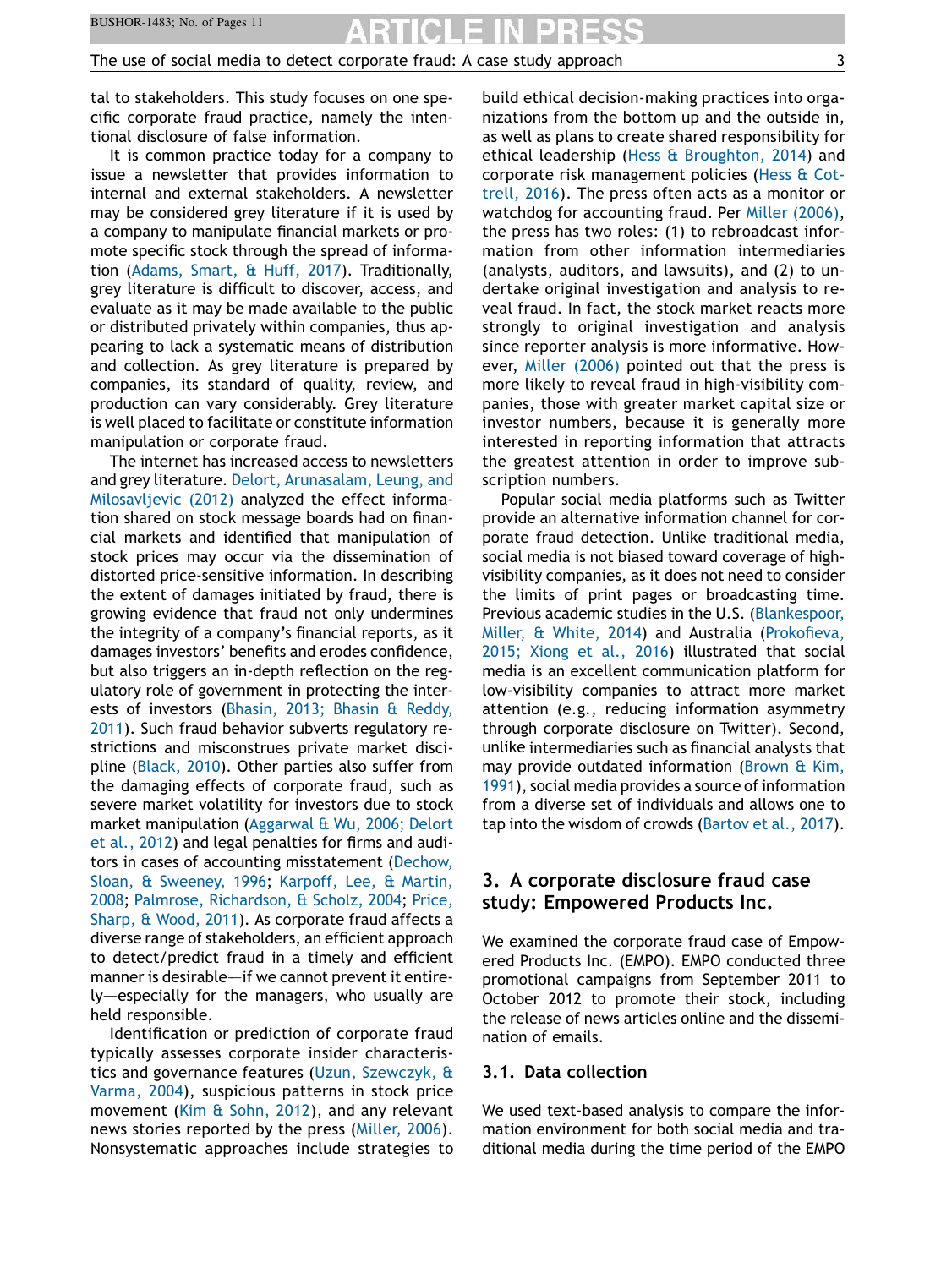case. SocialStudio, a social media management platform produced by Salesforce, and Factiva, a newswire collection service managed by Dow Jones, captured the information environment on social media and traditional media.

To review the information environment on social media platforms and traditional media outlets, we used the keyword EMPO to search for related information on these two platforms. We collected the headline, author, content, media provider, publish date, and other relevant information for each post. In addition to our searches on SocialStudio and Factiva, we conducted a keyword search of EMPO on Twitter. Our search range was January 1, 2011— December 31, 2016; we downloaded and read all relevant news items concerning EMPO that were a part of the search results.

#### 3.2. Background on the case

EMPO is a Nevada corporation with its principal offices in Las Vegas.<sup>1</sup> EMPO describes itself as a manufacturer of gels and other sexual health products. It was founded by Scott S. Fraser in 2002 and became a public company in June 2011. Fraser is the president, CEO, chairman of the board, and a major EMPO shareholder in addition to being the owner and president of Contrarian Press. Contrarian Press is a limited liability company established in California; it was founded by Fraser in 1992 to publish newsletters and other information that promote ideas for investing in securities, including stock recommendations.

Beginning in September 2011, Fraser concealed from the investing public his and EMPO's involvement with and funding of at least three separate campaigns promoting EMPO. Fraser and Contrarian Press touted EMPO's business prospects and repeatedly recommended the purchase of EMPO shares via emails and hard-copy mailers. Fraser and Contrarian Press authored and distributed highly positive articles about EMPO's business without disclosing their relationship to the company. EMPO and Contrarian Press also entered into an investor relations/ sales and marketing agreement under which EMPO paid thousands of dollars per month to Contrarian Press, in part to promote its business and stock.

Contrarian's promotional campaign fraudulently hid the fact that it was sponsored by EMPO, the very company the articles were recommending. To make this promotional campaign more effective, Fraser and Contrarian Press worded the promotional articles to create the false appearance of objectivity in reporting on EMPO's prospects. Fraser actually wrote a number of the promotional articles under an alias, Charlie Buck. These articles failed to disclose that Fraser was both EMPO's CEO and the promoter hiding behind the alias, and created the false and misleading appearance that the author was an objective third party, unconnected to EMPO and Fraser, strongly recommending the purchase of EMPO stock.

In summary, by engaging in the conduct described above, Contrarian Press, Fraser, and Nathan Yeung (an employee working under Fraser's direction at Contrarian Press) recommended the purchase of EMPO shares to stakeholders without fully disclosing that they were the beneficiaries.<sup>2</sup>

#### 3.3. Details on the alleged promotional campaigns

#### 3.3.1. First promotional campaign (September 2011—October 2011)

On September 9, 2011, [Contrarian](#page-9-0) Press (2011) released the newest issue of its Stock-Profit Guide newsletter, which featured an article stating: "Empowered Products (EMPO) represents a solid growth stock that just launched at \$1.25 per share." Additional Stock-Profit Guides promoting EMPO as a good investment were disclosed throughout September and October 2011. During this campaign, Fraser and Contrarian Press made materially false and misleading statements about their relationship.

#### 3.3.2. Second promotional campaign (May 2012)

Fraser and Contrarian Press continued a campaign to promote EMPO stock while EMPO was making monthly payments to Contrarian Press for investor relations activities. In order to hide both Fraser's and Contrarian Press's involvement in the campaign, it is assumed that Fraser arranged for his long-time associate (Associate 1) to organize the promotional campaign through his companies, Red Rock Marketing Group<sup>3</sup> and Silver Crest Equity Research. By May 2012, Associate 1 and Red Rock had a longstanding relationship with Fraser and Contrarian Press and it represented virtually all of Red Rock's business. In this second promotional cam-

 $1$  All information about EMPO's corporate fraud is based on SEC filings and internet materials.

 $2$  A more detailed description of the EMPO case is available via the SEC website: [https://www.sec.gov/litigation/complaints/](https://www.sec.gov/litigation/complaints/2016/comp-pr2016-178.pdf) [2016/comp-pr2016-178.pdf](https://www.sec.gov/litigation/complaints/2016/comp-pr2016-178.pdf)

 $3$  Red Rock is a print broker that coordinates printing jobs, rents email lists for stock promotions, and distributes printed materials via direct mail and email.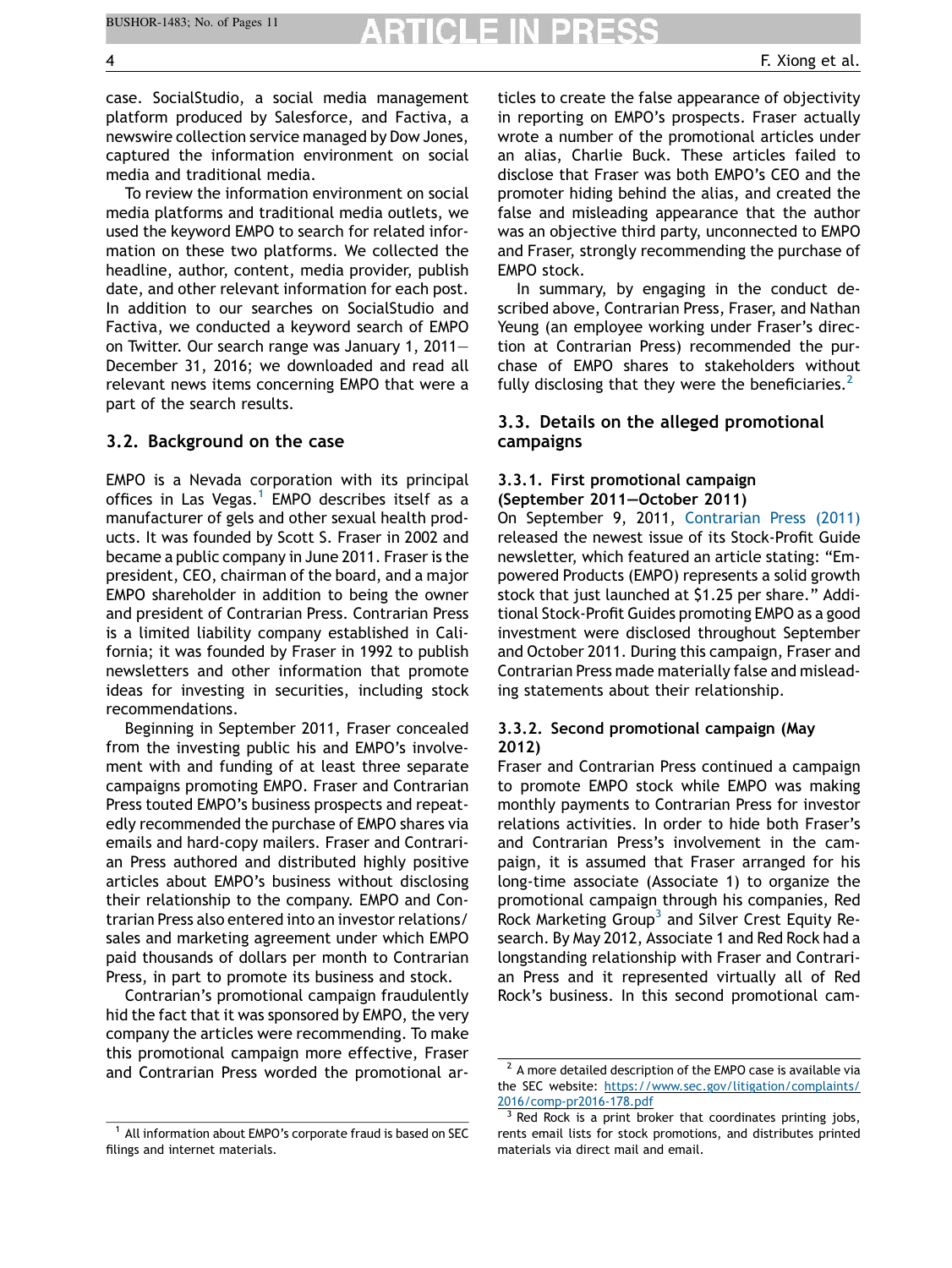### The use of social media to detect corporate fraud: A case study approach 5

paign, Red Rock and Associate 1 arranged for the printing and distribution of stock promotions for Fraser and Contrarian Press.

### 3.3.3. Third promotional campaign (October 2012)

From summer through autumn 2012, Fraser and Contrarian Press hired Yeung (a third party) to arrange promotion for EMPO and its stock. Yeung worked under the alias Mason Zhang through Crown Pacifica Media Services, a company created by Fraser and his personal assistant in early October 2012 to create the appearance that an entity other than Contrarian Press was organizing the EMPO promotion. The promotional campaign again did not disclose the involvement of Fraser or Contrarian Press, or the fact that EMPO was paying Contrarian Press to promote EMPO.

### 3.4. The information level of EMPO during alleged promotional campaigns

We retrieved news about EMPO from the Factiva database and supplemented it with observations regarding the information transformation process, especially during the alleged campaign periods. Selected search results are recorded in Table 1 and show that news about EMPO formally began

| No. | <b>Date</b> | <b>Time</b> | Publisher                           | <b>Title</b>                                                                                                                                                        | <b>Summary</b>                                                                                                                                                                                                                                                                                                                                                                                                                                                                                         |
|-----|-------------|-------------|-------------------------------------|---------------------------------------------------------------------------------------------------------------------------------------------------------------------|--------------------------------------------------------------------------------------------------------------------------------------------------------------------------------------------------------------------------------------------------------------------------------------------------------------------------------------------------------------------------------------------------------------------------------------------------------------------------------------------------------|
| 6   | 7.13.2011   | 9:09        | Market<br><b>News</b><br>Publishing | On time filings Inc.<br>Common - OTCBB name<br>and symbol change Eff.<br>07/13/2011                                                                                 | OTCBB name and symbol change eff. 07/<br>13/2011 on time filings, Inc. Common has<br>undergone a symbol/status change.<br>OTMF has been changed to EMPO.                                                                                                                                                                                                                                                                                                                                               |
| 8   | 9.28.2011   |             | India<br>Pharma<br><b>News</b>      | <b>Empowered Products</b><br>increases sales of PINK by<br>182% in South Korea                                                                                      | EMPO reports a 182% increase in year-<br>over-year sales of PINK Silicone, PINK<br>Water, and Hot PINK to customers in<br>South Korea as of August 31,<br>2011. Korean distributor, The Real<br>Standard, is selling Empowered Products'<br>PINK for women line to hospitals<br>throughout the country. This symbiotic<br>relationship has the potential to rapidly<br>expand to more wholesale clients in<br>additional industrial sectors throughout<br>The Real Standard's Korean consumer<br>base. |
| 9   | 10.10.2011  |             | India<br>Retail<br><b>News</b>      | <b>Empowered Products</b><br>reports increased<br>efficiency by reducing<br>manufacturing costs up<br>to 39.6% on wellness<br>samples via Mobile<br>Samples America | EMPO has teamed up with Mobile<br>Samples America (MSA) for the onsite<br>design and production of promotional<br>sample-size packets for its PINK and<br>GunOil flagship brands. The global<br>wellness company reports immediate<br>cost savings of up to 39.6%-based on an<br>approximate per unit price of \$0.058<br>previously through outsourcing to<br>currently around \$0.035 cost per unit via<br>MSA.                                                                                      |
| 10  | 10.11.2011  |             | M <sub>2</sub><br>Presswire         | Shines its spotlight on<br>Empowered Products Inc.<br>(OTCBB: EMPO) upon cost<br>savings announcement for<br>promotional samples-<br>October 11, 2011               | StockGuru shines its spotlight on<br>Empowered Products Inc. The Company<br>announced yesterday that it has teamed<br>up with Mobile Samples America (MSA)<br>for the onsite design and production of<br>promotional sample-size packets for its<br>PINK and GunOil flagship brands.<br>Additionally, as a direct result of its<br>business relationship with MSA,<br>Empowered Products has greatly<br>improved its sample-pack production<br>efficiency.                                             |

Table 1. News reports recorded on Factiva database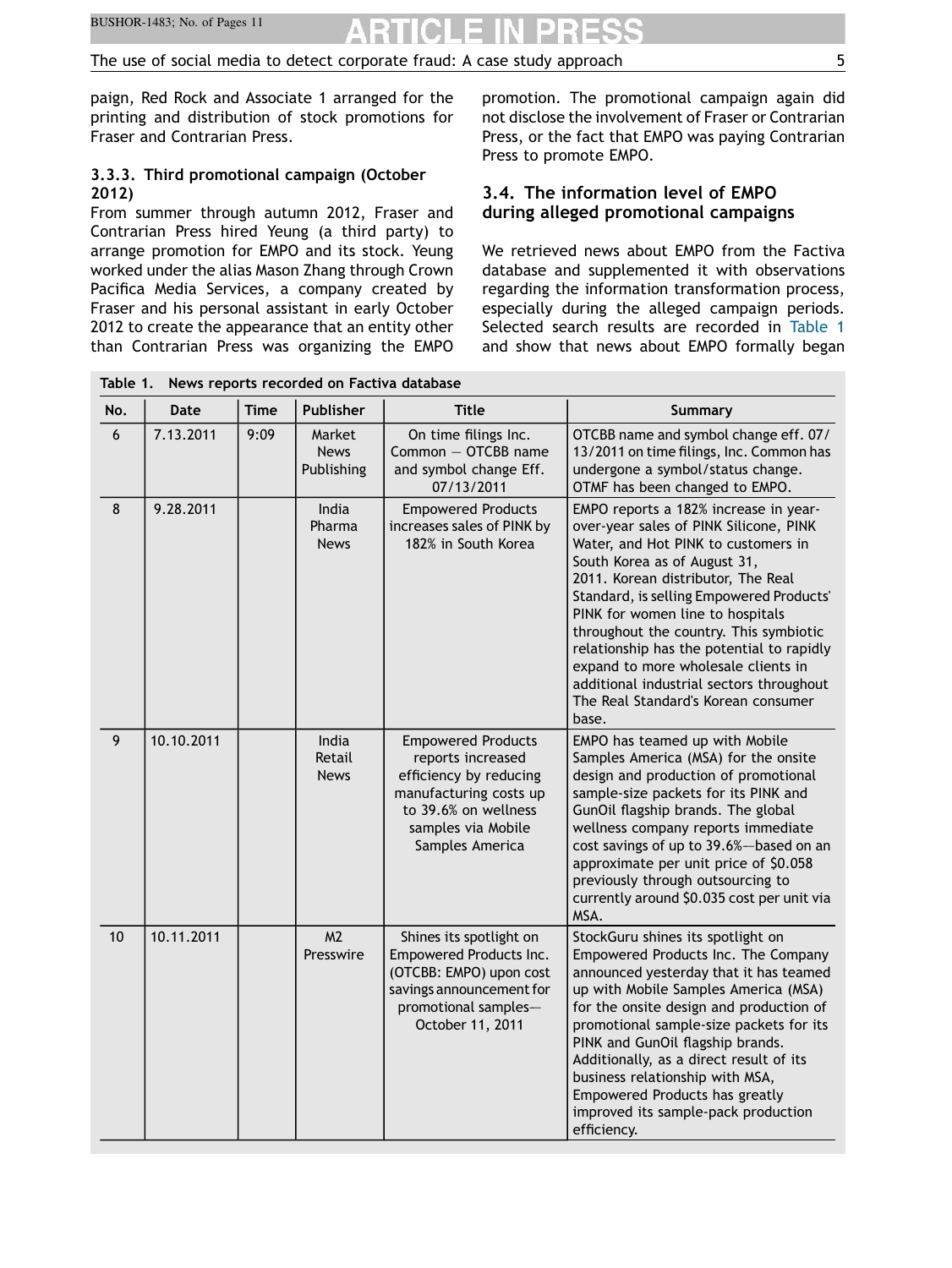# **ARTICLE IN PRESS**

| No. | Date       | Time  | <b>Publisher</b>                       | <b>Title</b>                                                                                                                | Summary                                                                                                                                                                                                                                                                                               |
|-----|------------|-------|----------------------------------------|-----------------------------------------------------------------------------------------------------------------------------|-------------------------------------------------------------------------------------------------------------------------------------------------------------------------------------------------------------------------------------------------------------------------------------------------------|
| 13  | 10.28.2011 |       | India<br>Pharma<br><b>News</b>         | <b>PINK Elevate marks</b><br>Empowered Products'<br>commitment to enhance<br>women's intimacy                               | EMPO is pleased to announce that its<br>PINK Elevate product launch is<br>generating rave reviews from retail and<br>wholesale customers alike throughout<br>the company's global sales reach of over<br>30 countries.                                                                                |
| 14  | 10.29.2011 | 3:12  | <b>PR</b><br>Newswire<br>(U.S.)        | <b>PINK Elevate marks</b><br>Empowered Products'<br>commitment to enhance<br>women's intimacy                               | EMPO is pleased to announce that its<br>PINK Elevate product launch is<br>generating rave reviews from retail and<br>wholesale customers alike throughout<br>the company's global sales reach of over<br>30 countries.                                                                                |
| 17  | 11.15.2011 | 22:02 | Market<br><b>News</b><br>Publishing    | Empowered Products Inc. -<br>Dr. Martha Lee presents<br>Empowered Products'<br>PINK line at nursing<br>seminar in Singapore | Empowered Products Inc. reports that its<br>PINK line of personal lubricants for<br>women was featured in the 21 <sup>st</sup> Annual<br>Obstetrics & Gynecology Nurses Seminar<br>held at Singapore's leading teaching &<br>research hospital, National University<br>Hospital, on October 23, 2011. |
| 20  | 12.02.2011 |       | Chemicals<br>$\mathbf{a}$<br>Chemistry | Lubricants; Dr. Martha<br>Lee presents Empowered<br>Products' PINK line at<br>nursing seminar in<br>Singapore               | EMPO reports that its PINK line of<br>personal lubricants for women was<br>featured in the 21 <sup>st</sup> Annual Obstetrics &<br>Gynecology Nurses Seminar held at<br>Singapore's leading teaching & research<br>hospital, National University Hospital, on<br>October 23, 2011.                    |
| 37  | 5.01.2012  | 21:15 | <b>PR</b><br>Newswire<br>(U.S.)        | New video highlights the<br>merits and growth of<br><b>Empowered Products</b>                                               | EMPO.OB invites all members of the<br>stock-market community to view the<br>latest video highlighting the steady<br>growth of Empowered Products' global<br>consumer base and lines of innovative<br>wellness formulas.                                                                               |
| 38  | 5.01.2012  |       | India<br>Pharma<br><b>News</b>         | <b>Empowered Products:</b><br>New video highlights the<br>merits and growth of<br><b>Empowered Products</b>                 | EMPO.OB invites all members of the<br>stock-market community to view the<br>latest video highlighting the steady<br>growth of Empowered Products' global<br>consumer base and lines of innovative<br>wellness formulas.                                                                               |
| 40  | 5.22.2012  |       | India<br>Pharma<br><b>News</b>         | <b>Empowered Products:</b><br>PINK lubricants sample<br>program draws<br>substantial requests from<br>consumers             | EMPO.OB launched a sample-request<br>program to its branding site. The<br>objective of this program is to connect<br>directly with our female consumers to<br>inform and provide samples within our<br>full range of women's personal and<br>interactive lubricants.                                  |
| 41  | 5.27.2012  |       | India<br>Retail<br><b>News</b>         | <b>Empowered Products:</b><br>Pink lubricants sample<br>program draws<br>substantial requests from<br>consumers             | EMPO.OB launched a sample-request<br>program to its branding site. The<br>objective of this program is to connect<br>directly with our female consumers to<br>inform and provide samples within our<br>full range of women's personal and<br>interactive lubricants.                                  |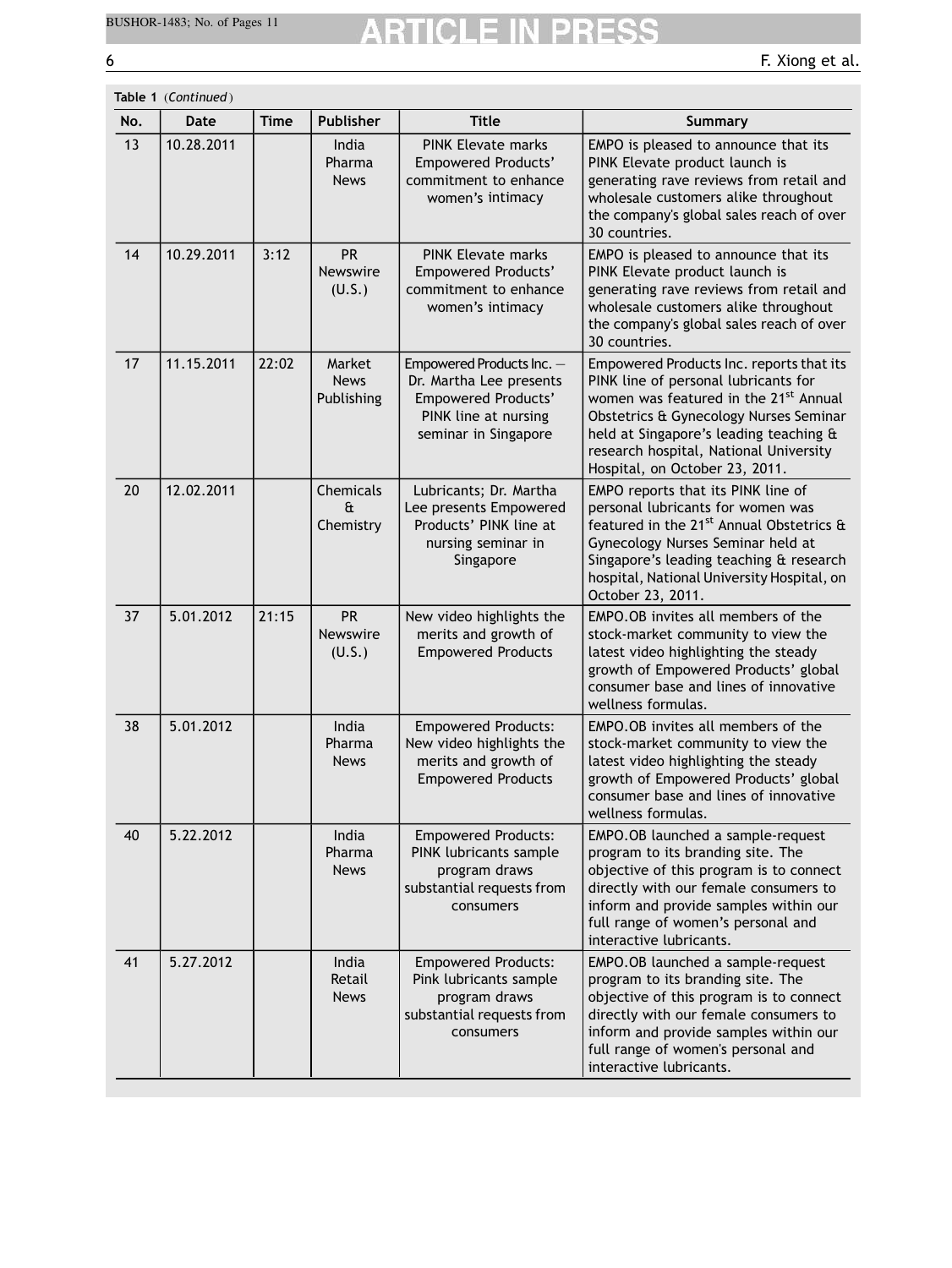The use of social media to detect corporate fraud: A case study approach  $\sim$  7

on the July 13, 2011, discussing the name change of an over-the-counter (OTC) stock from OTMF to OTC EMPO. Beginning September 28, 2011-19 days after the first Stock-Profit Guide was issued–—news regarding sales increases and cost reduction (a result of the cooperation between EMPO and Mobile Samples America) of EMPO's PINK Elevate product started to appear. Such news was sourced originally from India Pharma News and India Retail News, which constituted EMPO's primary sources. Stock-Guru picked up the cost reduction news, and M2 Presswire reported StockGuru's recommendation of EMPO. Another round of news during the first alleged campaign appeared at the end of October 2011; India Pharma News reported the launch of EMPO's PINK Elevate product on October 28, 2011 and that it was receiving positive reviews. This news was picked up and reported by PR Newswire in the U.S. on October 29, 2011, and October 31, 2011.

There were some minor promotional news items regarding EMPO on the Factiva database between the first and second alleged campaigns. While these are not yet considered by the SEC as alleged promotion campaigns, some of them are still worthy of discussion. One news item, first reported by Market News Publishing on November 15, 2011, explained how EMPO's PINK Elevate product was featured at a nursing seminar in Singapore. Chemicals & Chemistry reported this same news again 17 days later; this raises questions of information manipulation, as surely by that point this particular news item was no longer relevant or up to date.

Another alleged EMPO campaign began in May 2012. On May 1, 2012, both India Pharma News and PR Newswire (U.S.) reported the release of a new promotional video regarding the steady growth of EMPO. This was followed by the launch of EMPO's sample-request program as reported by India Pharma News (May 22, 2012) and India Retail News (May 27, 2012).

There were more news reports concerning EMPO in October and November 2012 compared to the previous time period. This is consistent with the allegations from SEC that EMPO conducted an alleged campaign in October 2012. Outlets reported on the following:

- The entry of EMPO's products PINK Elevate and GunOil into mainstream retailers (October 2, 5, 11, 19, 20, 26, 29 and November 3, 2012);
- EMPO's participation at a retail investor conference (reported November 6—7, 2012);
- Product distribution in Africa (November  $17-18$ , 2012); and
- The ongoing promotion of EMPO's products (November 21, 28, and 30, 2012).

Our discussion of the company's information environment in traditional media outlets illustrates that information manipulation did exist, especially during the alleged campaign periods. The next section discusses the stock market movement following these campaigns.

#### 3.5. The economic consequences following alleged promotional campaigns

An investigation of stock market reaction before, during, and after the alleged promotional campaigns presents how the alleged campaigns affected the stock market movement. Figure 1 shows the changes in EMPO's share price and share trading



Figure 1. EMPO share price and share trading volume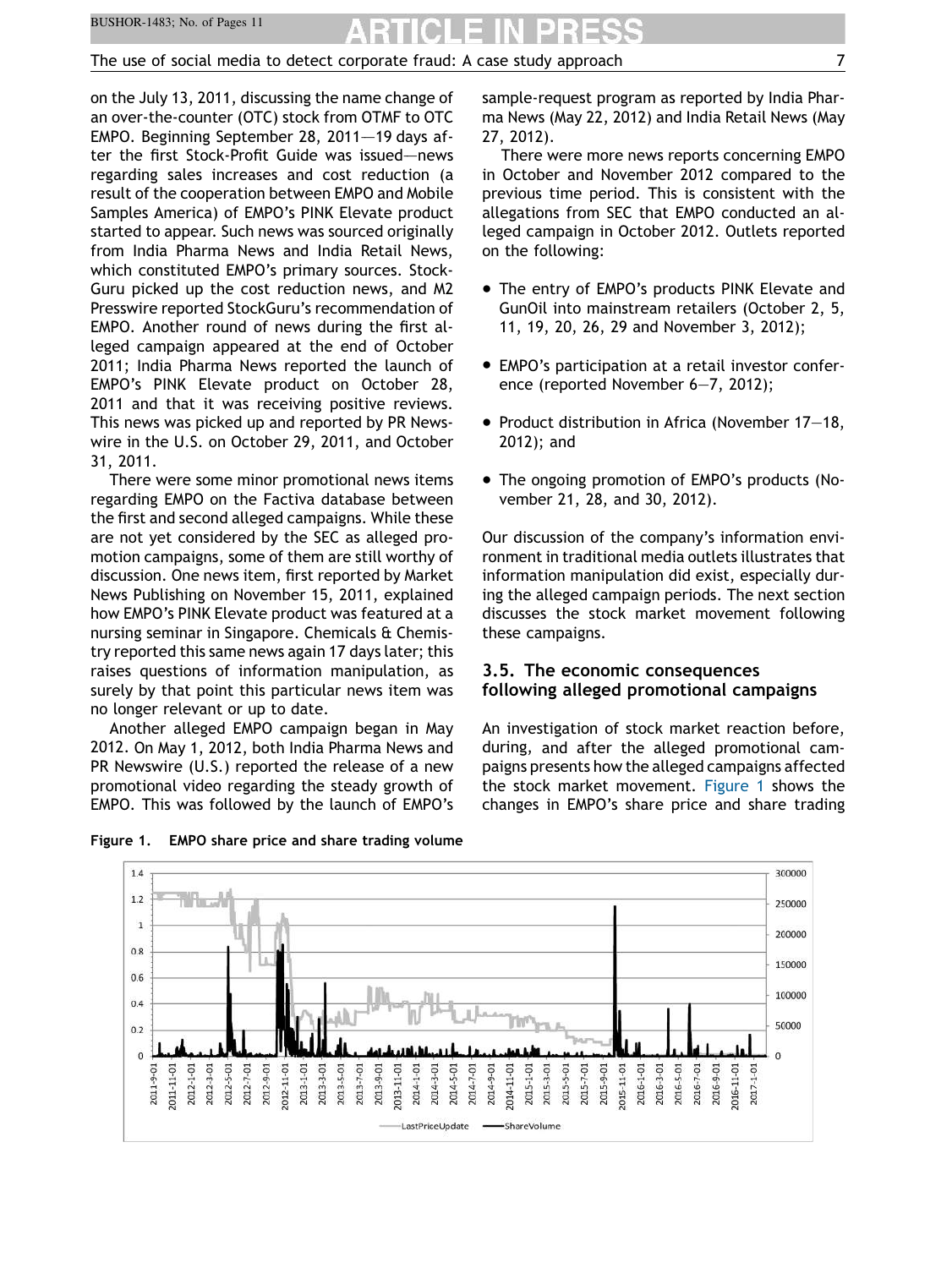volume from September 1, 2011 to the end of 2016. It appears that there was no significant stock market reaction surrounding the first alleged campaign. This is reasonable, as EMPO was a new company at the time; the aim of the first alleged campaign may simply have been to increase stock market awareness. In contrast, the second and third alleged campaigns generated significant stock market reactions.

Following the second alleged campaign in May 2012, EMPO's stock trading volume increased significantly (66,651 on May 1; 179,010 on May 2; 103,777 on May 3; 99,690 on May 4). This high level of share trading volume lasted several days before it eventually dropped back to normal. Interestingly, this alleged campaign also boosted the share price from \$1.15 on April 27, 2012 to \$1.24—\$1.28 for several days (April 30—May 10, 2012) before it dropped, reaching \$0.80 on June 27, 2012–—the lowest share price on record at the time.

The third alleged campaign (from October 2012) once again buoyed EMPO's share price and share trading volume. The share trading volume was comparable to that of the second alleged campaign (155, 261 on Oct 8; 92, 168 on October 9; 173, 484 on October 10). More importantly, this third campaign pushed EMPO's share price back to above \$1 on October 8, 2012, and it remained at this relatively high price until November 13, 2012 before dropping, reaching \$0.15 on December 12, 2012.

This look at the impact on the market shows that the alleged campaigns significantly encouraged the trading activities of EMPO, and even boosted EMPO's share price to some degree. Investors focusing on traditional media, as captured by the Factiva database, would not be party to any hint of ongoing corporate fraud during these three campaigns.

#### 3.6. The information level of EMPO on the social media campaigns

Stakeholders focused on traditional media had limited opportunities to detect EMPO's corporate fraud during the alleged campaigns. In this section, we examine whether the wisdom of crowds can assist in the detection of corporate fraud. We used the Social Studio platform produced by Salesforce. The search started with the keyword '\$EMPO'; it is a popular practice among social media users to use  $\zeta$  + a listed company's ticker symbol to indicate that they are discussing a certain stock. A thorough examination of the results revealed that there was no post on social media that discussed EMPO's corporate fraud.

Recognizing that the use of \$EMPO as the sole search keyword may miss some results, we also used the search keyword 'OTC EMPO.' Note: we did not use simply EMPO as it generated a large amount of unrelated content. Also, as EMPO had been trading as OTC stock since listing, the use of OTC EMPO as search keyword seems adequate. Our search found a generic blog post [\(Gadzhev,](#page-9-0) 2011) from November 3, 2011, that discussed the alleged corporate disclosure fraud of EMPO with the title "Empowered Products Inc. (OTC: EMPO) promoted by its own CEO." In this blog post, [Gadzhev](#page-9-0) (2011) exposed the fact that "EMPO is being touted by the Stock-Profit Guide of Contrarian Press. Contrarian Press is owned by Scott Fraser who happens to be CEO of EMPO."

The results on social media platforms captured by Social Studio indicate that most of the social media posts came from Twitter. Therefore, we conducted a further search with the keyword of OTC EMPO on Twitter. We found a tweet that linked to the blog post that alerts readers to the alleged campaign (see Figure 2). The posting time of the tweet is similar to the blog post.

The above searches of EMPO-related information on social media, including Twitter, indicate that investors are more likely to be exposed to commentary, speculation, and information regarding corporate misstatements–—and in a more candid and timely way–—than through traditional media. In fact, both the generic blog post and the Twitter post appeared at similar times, which was soon after the first alleged campaign for EMPO. Investors attentive to information on social media, in this case, would have recognized EMPO's first alleged corporate disclosure fraud soon after its appearance. This would have enabled investors to weigh the potential consequences before investing in EMPO based solely on the alleged campaign material.

Using distinct keywords and search terms on various social media platforms can help capture the wisdom of crowds. Such collective information contributes to the understanding of corporate performance, which eventually improves the KM quality of both individuals and corporations. As evidenced by the EMPO case discussed above, it

#### Figure 2. EMPO alleged corporate fraud tweet sample



 $2 -$  Follow

Empowered Products Inc (OTC:EMPO) Promoted By Its Own CEO: Empowered Products Inc (OTC:EMPO) is a wellness and... bit.ly/rS3Cf6

8:34 AM - 3 Nov 2011  $\frac{1}{2}$ 43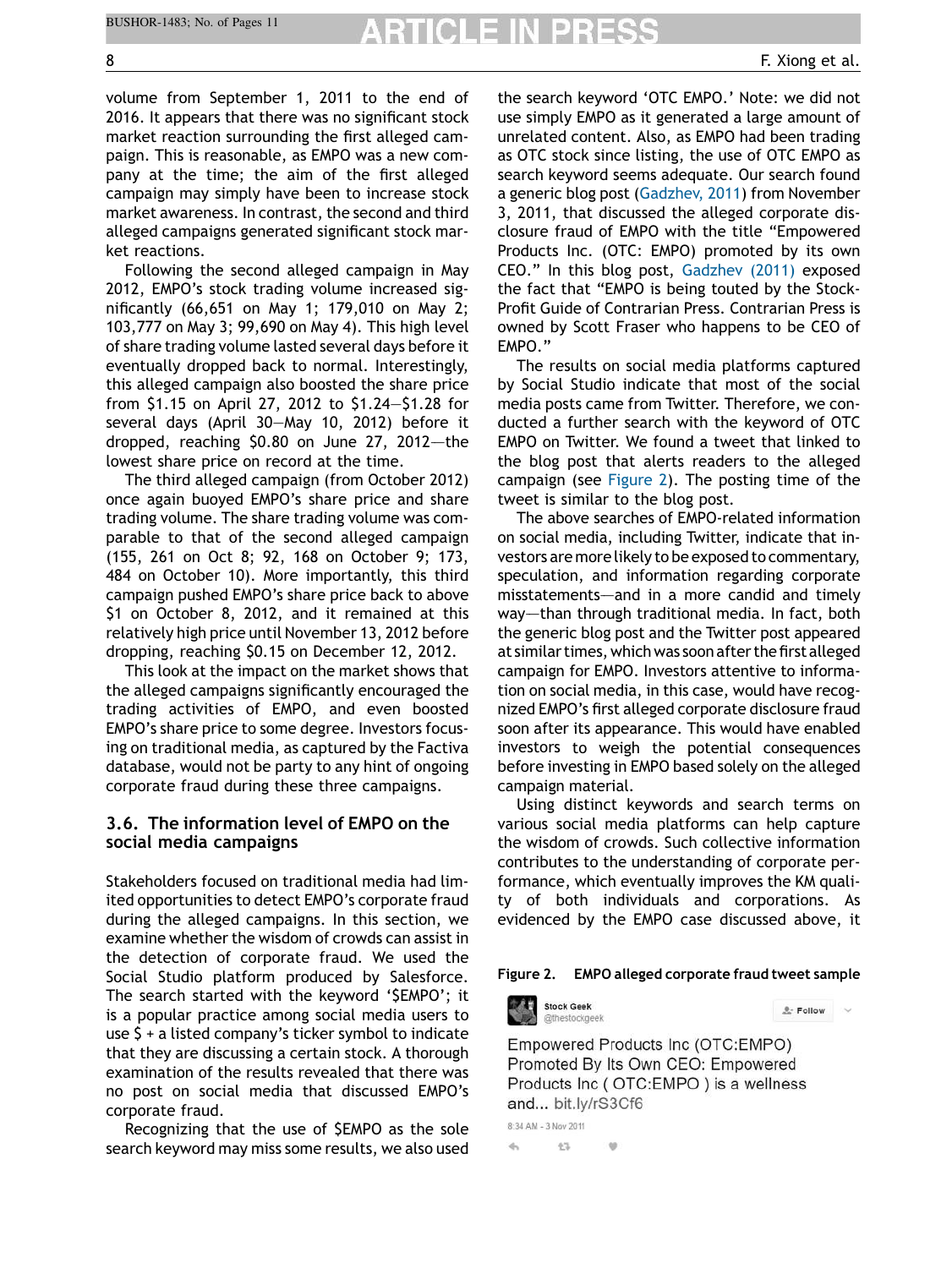### The use of social media to detect corporate fraud: A case study approach  $\overline{9}$

is reasonable to claim that social media provides information that is not readily accessible in traditional media. Results based on the use of targeted keywords and social media tools reveal challenges and opportunities in adopting the use of information on social media for KM; including corporate fraud detection.

### 4. Implications for managers

The use of social media as a tool to detect fraud in a broader sense is becoming a common practice. Insurance companies examine a claimant's social media pages to investigate whether or not the claimant's lifestyle choices (e.g., an overseas holiday) are consistent with his/her claimed medical condition [\(Coverhound,](#page-9-0) 2015; Ethics Sage, 2011); banks set up machine learning algorithms based on social network information to flag exceptions and outliers for transaction fraud [\(Wellers,](#page-10-0) Elliott, & [Noga,](#page-10-0) 2017). The rich and diverse information on social media makes it possible to detect corporate fraud by capturing the wisdom of crowds.

Active engagement with consumers on social media platforms for marketing ([Hanna](#page-10-0) et al., [2011\)](#page-10-0) and crisis management [\(Grégoire](#page-10-0) et al., [2015\)](#page-10-0) are not new. However, using information shared on social media by relevant stakeholders for fraud detection is an area that deserves attention from managers. This study presents several observations on how managers can use social media as a tool to expose disclosure fraud.

- Users of social media tend to be less inhibited in expressing their moods and openly share what they know on social media compared to an offline environment (Christofides, Muise, & [Desmarais,](#page-9-0) [2009](#page-9-0); [Valkenburg,](#page-10-0) 2017). Individuals and organizations can access novel information on social media related to fraud detection. In the EMPO case study, social media users expressed doubts about EMPO's promotional campaign. This new information was not picked up by traditional media outlets, likely because EMPO is such a small company and the benefits of conducting an investigation did not outweigh the potential cost.
- Social media provides an opportunity for coverage for all organizations, regardless of their size. As noted by [Blankespoor](#page-9-0) et al. (2014) and [Proko](#page-10-0)fieva [\(2015\),](#page-10-0) low-visibility companies benefit from greater exposure by posting financial and business information on their Twitter accounts;

social media reduces their level of information asymmetry.

- Establishing a system to monitor and track the rich information landscape provided by social media should be a top priority for managers. Such monitoring systems generally are put in place as a response to consumers' complaints and public relations crisis management [\(Mathison,](#page-10-0) 2017). These monitoring systems can also be used to detect corporate disclosure fraud with adequate settings for critical keywords or phrases.
- Information is posted on social media from a diverse group of stakeholders and these platforms allow for the mapping of social networks, which may contribute to corporate fraud detection. Monitoring tools can map connections or relationships among individual network actors and their links to discrete functions of organizations. It is possible to identify corporate fraud by examining the digital footprint left by individuals and companies. Social media monitoring tools can issue alerts of potential fraud when they detect associations between key personnel from interested business parties, if such information is preloaded into social monitoring tools (such as Facebook, Twitter, and LinkedIn profiles).
- Social media creates volume. Comparing the information environment between traditional media and social media reveals that misleading information is more repetitive in traditional media than social media, as was the case with EMPO's alleged campaign periods. Notably, EMPO subsidized their promotional campaigns; most subsidized promotional materials are disseminated through traditional media rather than social media because an organization has more information control in traditional media [\(Chapple,](#page-9-0) Sadiq, & [Xiong,](#page-9-0) 2017). As fewer restrictions and costs are imposed by communicating via social media, it broadcasts more diverse information–—the wisdom of crowds. This observation illustrates that managers can develop an information comparison system to examine different information levels between traditional media and social media. Focusing on the reporting frequency and key characteristics of reports/messages, any exceptions and outliers between these two communication channels should alert managers to a misalignment between the organization's controlled message and stakeholder perceptions. Misalignment in volume can be treated as the potential disclosure of fraud.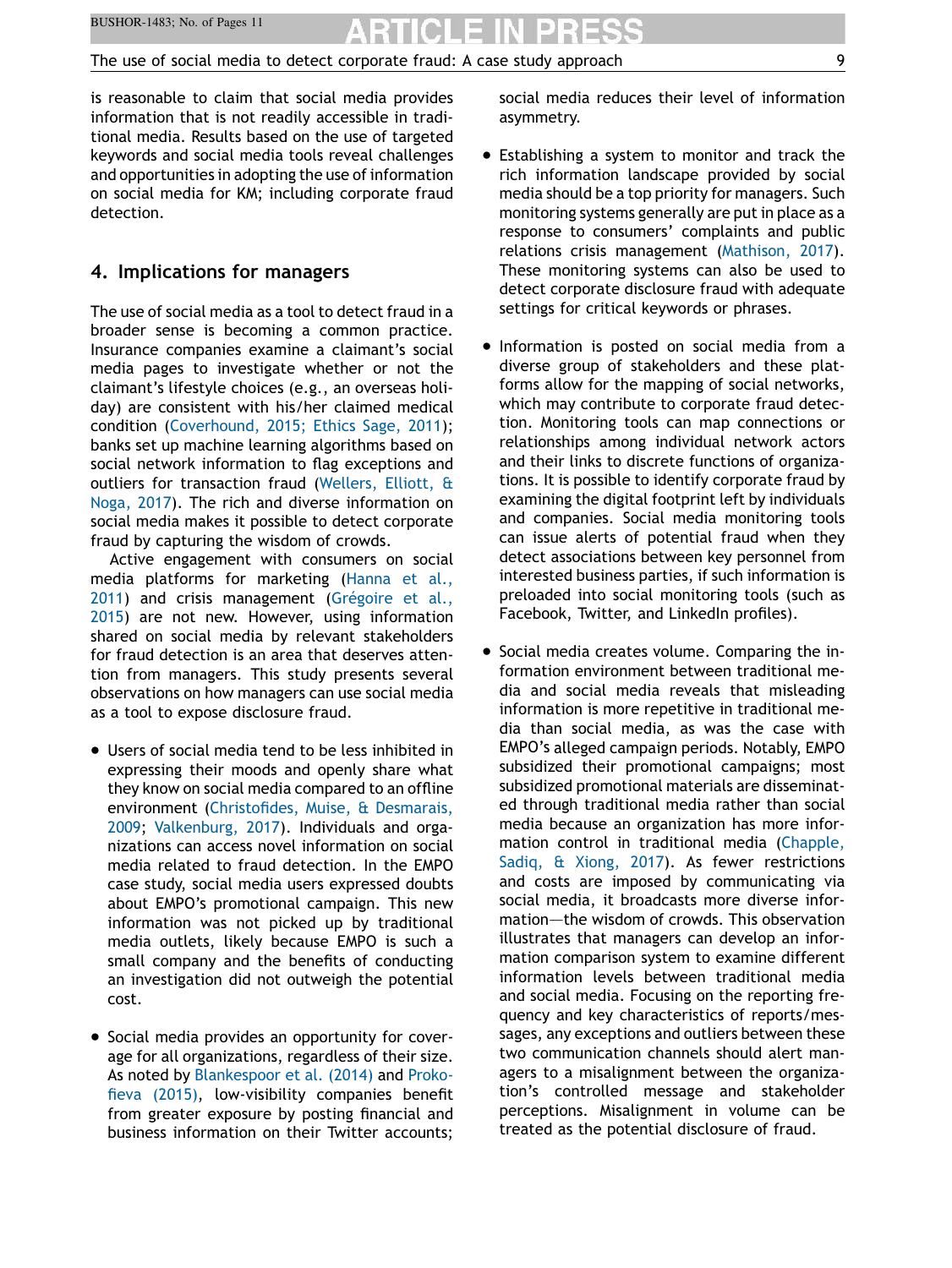## ARTICI E IN PRI

<span id="page-9-0"></span>The use of wisdom of crowds on social media transcends marketing and service communication with current and potential consumers on these platforms. Managers can utilize information on social media as evidence to support decision making in many different areas. As presented in this study, the use of appropriate keywords and searching on Twitter can return useful information for fraud detection. Considering the information on social media as an archive of diverse opinions from a broad audience, ongoing analysis of such information serves as a means to capture the wisdom of crowds on such platforms. This data improves companies' knowledge management quality, which is essential for current and future business actions.

### 5. Summary

This study presents evidence from social media platforms pointing to the existence of EMPO's fraud before the SEC revealed EMPO's fraudulent action. Applying the wisdom of crowds on social media represents a new means of KM; this approach of gathering information from many individuals results in useful predictions that exceed those made by any single member of a group or regulator. Thus, the wisdom of crowds improves an organization's KM quality.

#### Acknowledgments

The authors gratefully acknowledge financial support from the Fujian Young Teacher Teaching and Research Fund (Social Sciences) for the grant JAS17008, the Chinese Ministry of Education for the grant 16JJD790034, and the Natural Science Foundation of China for the grant G0206-71672157.

## References

- Adams, R. J., Smart, P., & Huff, A. S. (2017). [Shades](http://refhub.elsevier.com/S0007-6813(18)30064-8/sbref0005) of grey: Guidelines for working with the grey literature in [systematic](http://refhub.elsevier.com/S0007-6813(18)30064-8/sbref0005) reviews for management and [organizational](http://refhub.elsevier.com/S0007-6813(18)30064-8/sbref0005) studies. International Journal of [Management](http://refhub.elsevier.com/S0007-6813(18)30064-8/sbref0005) Reviews, 19(4), 432—454.
- Aggarwal, R. K., & Wu, G. (2006). Stock market [manipulations.](http://refhub.elsevier.com/S0007-6813(18)30064-8/sbref0010) Journal of [Business,](http://refhub.elsevier.com/S0007-6813(18)30064-8/sbref0010) 79(4), 1915—1953.
- Bartov, E., Faurel, L., & Mohanram, P. S. (2017). Can Twitter help predict firm-level earnings and stock returns? The Accounting Review. DOI: <https://doi.org/10.2308/accr-51865>
- Bharati, P., Zhang, W., & Chaudhury, A. (2015). Better [knowledge](http://refhub.elsevier.com/S0007-6813(18)30064-8/sbref0020) with social media? [Exploring](http://refhub.elsevier.com/S0007-6813(18)30064-8/sbref0020) the roles of social capital and

[organizational](http://refhub.elsevier.com/S0007-6813(18)30064-8/sbref0020) knowledge management. Journal of Knowledge [Management,](http://refhub.elsevier.com/S0007-6813(18)30064-8/sbref0020) 19(3), 456—475.

- Bhasin, M. L. (2013). Corporate [accounting](http://refhub.elsevier.com/S0007-6813(18)30064-8/sbref0025) fraud: A case study of Satyam [Computers](http://refhub.elsevier.com/S0007-6813(18)30064-8/sbref0025) Limited. Social Science Electronic Pub[lishing,](http://refhub.elsevier.com/S0007-6813(18)30064-8/sbref0025) 2(2), 26—38.
- Bhasin, M. L., & Reddy, M. (2011). Corporate [governance](http://refhub.elsevier.com/S0007-6813(18)30064-8/sbref0030) disclosure practices: The portrait of a [developing](http://refhub.elsevier.com/S0007-6813(18)30064-8/sbref0030) country. International Review of Business [Research](http://refhub.elsevier.com/S0007-6813(18)30064-8/sbref0030) Papers, 7(1), 393—419.
- Bhatt, G. D. (2002). [Management](http://refhub.elsevier.com/S0007-6813(18)30064-8/sbref0035) strategies for individual knowledge and [organizational](http://refhub.elsevier.com/S0007-6813(18)30064-8/sbref0035) knowledge. Journal of Knowledge [Management,](http://refhub.elsevier.com/S0007-6813(18)30064-8/sbref0035) 6(1), 31—39.
- Black, W. K. (2010, April 15). Epidemics of 'control fraud' lead to recurrent, intensifying bubbles and crises. Available at [https://papers.ssrn.com/sol3/papers.cfm?](https://papers.ssrn.com/sol3/papers.cfm?abstract_id=1590447) [abstract\\_id=1590447](https://papers.ssrn.com/sol3/papers.cfm?abstract_id=1590447)
- Blankespoor, E., Miller, G. S., & White, H. D. (2014). The [role](http://refhub.elsevier.com/S0007-6813(18)30064-8/sbref0045) of [dissemination](http://refhub.elsevier.com/S0007-6813(18)30064-8/sbref0045) in market liquidity: Evidence from firms' use of Twitter. The [Accounting](http://refhub.elsevier.com/S0007-6813(18)30064-8/sbref0045) Review, 89(1), 79—112.
- Brown, L. D., & Kim, K. J. (1991). Timely [aggregate](http://refhub.elsevier.com/S0007-6813(18)30064-8/sbref0050) analyst forecasts as better proxies for market earnings [expectations.](http://refhub.elsevier.com/S0007-6813(18)30064-8/sbref0050) Journal of [Accounting](http://refhub.elsevier.com/S0007-6813(18)30064-8/sbref0050) Research, 29(2), 382—385.
- Chapple, L., Sadiq, K., & Xiong, F. (2017). A review of [corporate](http://refhub.elsevier.com/S0007-6813(18)30064-8/sbref0055) practice of reporting on social media. [Australian](http://refhub.elsevier.com/S0007-6813(18)30064-8/sbref0055) Journal of [Corporate](http://refhub.elsevier.com/S0007-6813(18)30064-8/sbref0055) Law, 32, 222—240.
- Chen, H., De, P., Hu, Y., & Hwang, B. H. (2014). [Wisdom](http://refhub.elsevier.com/S0007-6813(18)30064-8/sbref0060) of crowds: The value of stock opinions [transmitted](http://refhub.elsevier.com/S0007-6813(18)30064-8/sbref0060) through social media. Review of [Financial](http://refhub.elsevier.com/S0007-6813(18)30064-8/sbref0060) Studies, 27(5), 1367—1403.
- Christofides, E., Muise, A., & Desmarais, S. (2009). [Information](http://refhub.elsevier.com/S0007-6813(18)30064-8/sbref0065) disclosure and control on [Facebook:](http://refhub.elsevier.com/S0007-6813(18)30064-8/sbref0065) Are they two sides of the same coin or two different processes? [Cyberpsychology](http://refhub.elsevier.com/S0007-6813(18)30064-8/sbref0065) and [Behavior,](http://refhub.elsevier.com/S0007-6813(18)30064-8/sbref0065) 12(3), 341—345.
- Chua, A. Y. K., & Banerjee, S. (2013). Customer [knowledge](http://refhub.elsevier.com/S0007-6813(18)30064-8/sbref0070) [management](http://refhub.elsevier.com/S0007-6813(18)30064-8/sbref0070) via social media: The case of Starbucks. Journal of Knowledge [Management,](http://refhub.elsevier.com/S0007-6813(18)30064-8/sbref0070) 17(2), 237—249.
- Contrarian Press. (2011, September 9). From the vibrant and safe-haven wellness sector, Empowered Products (EMPO) represents a solid growth stock that just launched at \$1.25 per share. HotStocked. Available at [http://newsletter.](http://newsletter.hotstocked.com/newsletters/view/2nd_week_September:_Portfolio_Maintenance -121732) [hotstocked.com/newsletters/view/2nd\\_week\\_September:](http://newsletter.hotstocked.com/newsletters/view/2nd_week_September:_Portfolio_Maintenance -121732) [\\_Portfolio\\_Maintenance%20-121732](http://newsletter.hotstocked.com/newsletters/view/2nd_week_September:_Portfolio_Maintenance -121732)
- Coverhound. (2015, February 27). Insurance companies using social media to detect fraud. Available at [https://](https://coverhound.com/insurance-learning-center/insurance-companies-using-social-media-to-detect-fraud) [coverhound.com/insurance-learning-center/](https://coverhound.com/insurance-learning-center/insurance-companies-using-social-media-to-detect-fraud) [insurance-companies-using-social-media-to-detect-fraud](https://coverhound.com/insurance-learning-center/insurance-companies-using-social-media-to-detect-fraud)
- Dechow, P. M., Sloan, R. G., & Sweeney, A. P. (1996). [Causes](http://refhub.elsevier.com/S0007-6813(18)30064-8/sbref0085) and consequences of earnings [manipulation:](http://refhub.elsevier.com/S0007-6813(18)30064-8/sbref0085) An analysis of firms subject to enforcement actions by the SEC. [Contemporary](http://refhub.elsevier.com/S0007-6813(18)30064-8/sbref0085) [Accounting](http://refhub.elsevier.com/S0007-6813(18)30064-8/sbref0085) Research, 13(1), 1—36.
- Delort, J. Y., Arunasalam, B., Leung, H., & Milosavljevic, M. (2012). The impact of [manipulation](http://refhub.elsevier.com/S0007-6813(18)30064-8/sbref0090) in internet stock message boards. [International](http://refhub.elsevier.com/S0007-6813(18)30064-8/sbref0090) Journal of Banking and Finance, 8(4),  $1 - 18.$  $1 - 18.$
- Ethics Sage. (2011, July 27). Using social media to detect fraud. Available at [http://www.ethicssage.com/2011/07/](http://www.ethicssage.com/2011/07/using-social-media-to-detect-fraud-social-networking-becomes-a-tool-to-detect-fraud-be-careful-what-you-tweet-about-or.html) [using-social-media-to-detect-fraud-social-networking](http://www.ethicssage.com/2011/07/using-social-media-to-detect-fraud-social-networking-becomes-a-tool-to-detect-fraud-be-careful-what-you-tweet-about-or.html)[becomes-a-tool-to-detect-fraud-be-careful-what-you](http://www.ethicssage.com/2011/07/using-social-media-to-detect-fraud-social-networking-becomes-a-tool-to-detect-fraud-be-careful-what-you-tweet-about-or.html)[tweet-about-or.html](http://www.ethicssage.com/2011/07/using-social-media-to-detect-fraud-social-networking-becomes-a-tool-to-detect-fraud-be-careful-what-you-tweet-about-or.html)
- Fleenor, J. W. (2006). The wisdom of [crowds:](http://refhub.elsevier.com/S0007-6813(18)30064-8/sbref0100) Why the many are smarter than the few and how [collective](http://refhub.elsevier.com/S0007-6813(18)30064-8/sbref0100) wisdom shapes business, [economics,](http://refhub.elsevier.com/S0007-6813(18)30064-8/sbref0100) societies, and nations. Personnel Psy[chology,](http://refhub.elsevier.com/S0007-6813(18)30064-8/sbref0100) 59(4), 982—985.
- Gadzhev, K. (2011). Empowered Products Inc. (OTC:EMPO) promoted by its own CEO. Available at [https://www.hotstocked.](https://www.hotstocked.com/article/22902/newsletter.hotstocked.com/stocks/view/EMPO -EMPOWERED-PRODUCTS/page-1) [com/article/22902/newsletter.hotstocked.com/stocks/](https://www.hotstocked.com/article/22902/newsletter.hotstocked.com/stocks/view/EMPO -EMPOWERED-PRODUCTS/page-1) [view/EMPO%20-EMPOWERED-PRODUCTS/page-1](https://www.hotstocked.com/article/22902/newsletter.hotstocked.com/stocks/view/EMPO -EMPOWERED-PRODUCTS/page-1)